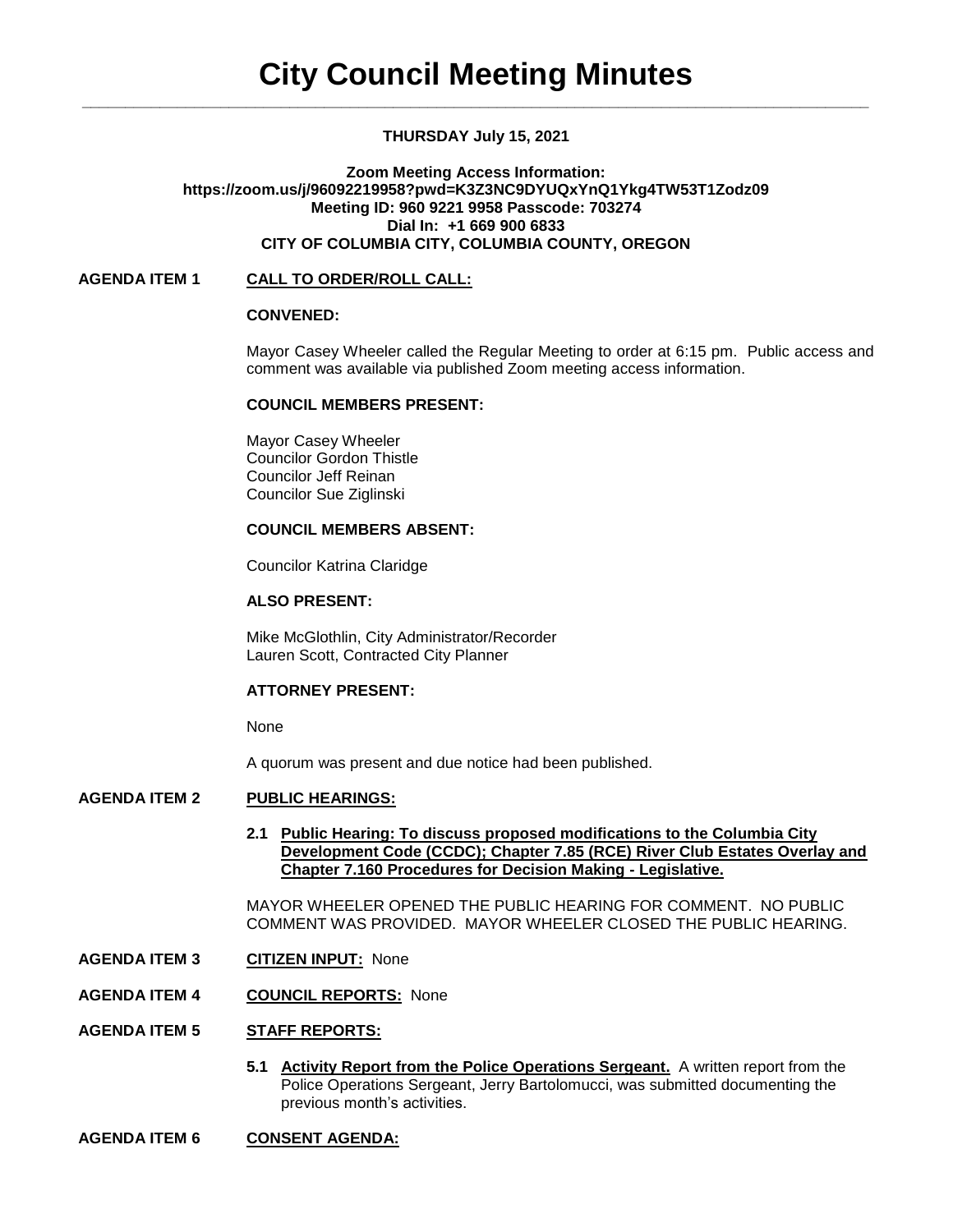July 15, 2021

- **6.1 Bills paid with check numbers 33203 through 33249 during the month of June, 2021.**
- **6.2 Financial Report for the month ending June 30, 2021.**
- **6.3 Minutes of the June 17, 2021 Regular City Council Meeting.**

COUNCIL APPROVED THE CONSENT AGENDA BY UNANIMOUS ROLL CALL VOTE.

## **AGENDA ITEM 7 UNFINISHED BUSINESS:** None

### **AGENDA ITEM 8 NEW BUSINESS:**

**8.1 Council Bill 21-930: A Resolution Rescinding the Emergency Declaration and Emergency Declaration Extension Issued by Mayor Casey Wheeler in regards to the Ongoing Spread of COVID-19 (Coronavirus); Repealing Resolution No.'s 20- 1249-R and 20-1250-R.** 

MOVED (REINAN), SECONDED (ZIGLINSKI) AND APPROVED UNANIMOUSLY TO APPROVE COUNCIL BILL 21-930.

**8.2 First reading of Council Bill 21-931: An Ordinance Amending the Columbia City Development Code (CCDC); Chapter 7.85 (RCE) River Club Estates Overlay and Chapter 7.160 Procedures for Decision Making – Legislative.**

CITY COUNCIL CONDUCTED THE FIRST READING OF COUNCIL BILL 21-931.

**8.3 Review, discussion and consideration for approval of a Cable Television Franchise between the City of Columbia City, Oregon and Comcast of Oregon II, Inc.** 

MOVED (ZIGLINSKI), SECONDED (THISTLE), AND APPROVED UNANIMOUSLY TO APPROVE THE FRANCHISE AGREEMENT AS PRESENTED BY TIM GOODMAN OF COMCAST OF OREGON II, INC. .

### **8.4 Review, discussion and consideration of approval for a Structure In Unimproved Right-of-Way Application; as submitted by Marshall Simmons of 515 Skookum Court.**

MOVED (THISTLE), SECONDED (ZIGLINSKI) AND APPROVED UNANIMOUSLY TO APPROVE THE APPLICATION AS SUBMITTED WITH THE PROVISION THAT SIGHT CLEARANCE MANDATES ARE MET.

# **AGENDA ITEM 9 OTHER BUSINESS:**

**9.1** The City Administrator/Recorder and Council discussed the following issues and activities:

> The City Council and Administrator discussed the Police Department's Local Option Levy, which the City is entering the final year of its most recent five-year re-certification. With the City wishing to pursue another five-year re-certification for police services, the discussion centered around the selection of election cycles, the estimated costs for running on the November 2021 Special Election versus the May 2022 Primary Election, as well as the amount for the local option levy ballot. Council decided to seek voter approval in the May 2022 Primary Election, due to its reduced costs, and tasked the City Administrator with performing a cost analysis of either keeping the amount of the levy at \$0.67 per \$1,000 value; with additional options of increasing the levy value by 25%, 50%,